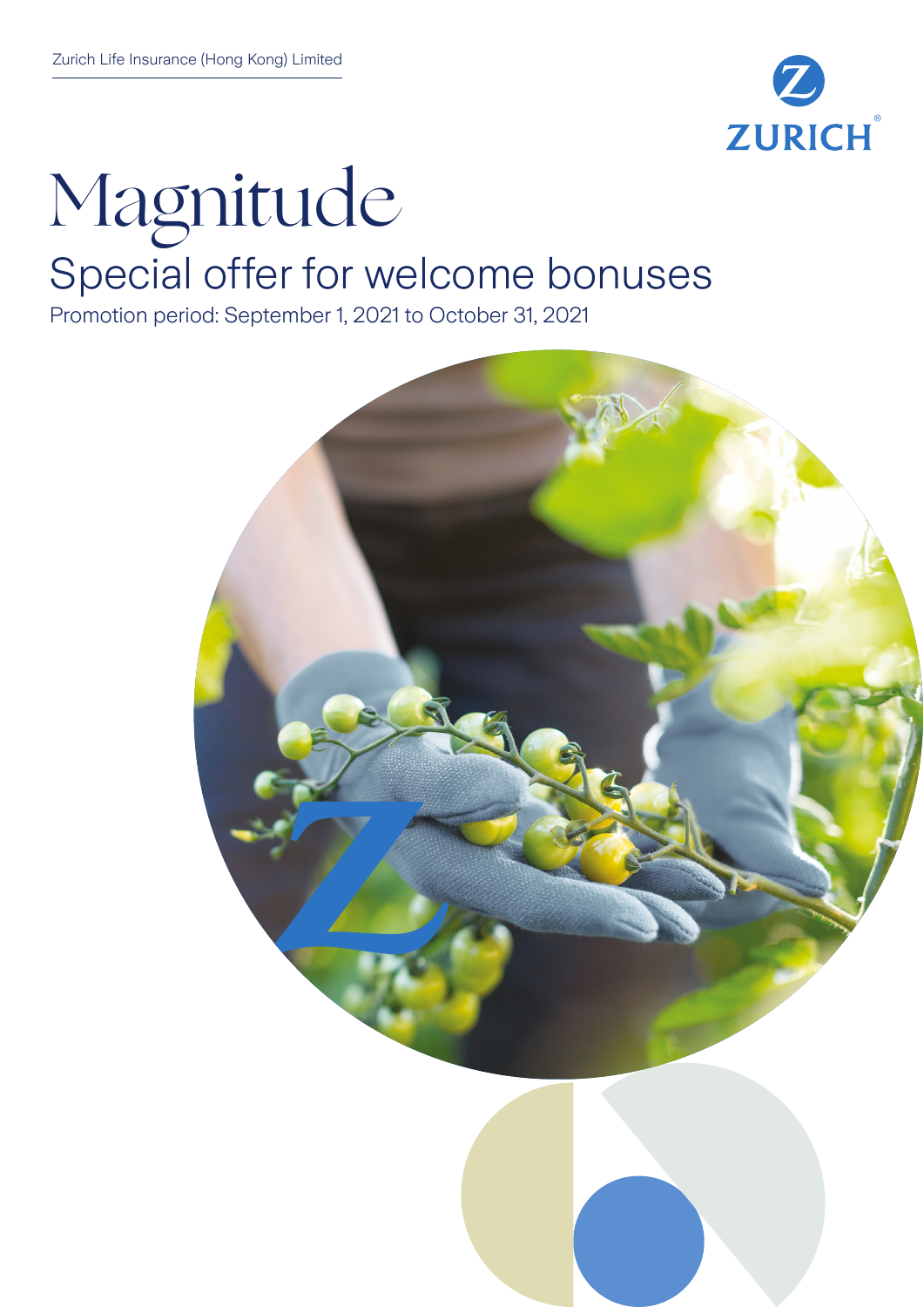Unless otherwise specified, words and expressions which are capitalized shall have the meanings ascribed to them in the section "**Glossary**" on page 7.

#### **Important notes:**

- 1. *Magnitude* **is an investment-linked assurance scheme ("ILAS policy") which is a life insurance policy issued by Zurich Life Insurance (Hong Kong) Limited ("Zurich", "We", "we", "us").**
- 2. **It is not a bank savings product. Your investments are subject to the credit risks of Zurich and other**  investment risks. Although your ILAS policy is a life insurance policy, the policy value is linked to the performance of the corresponding underlying fund of the investment choices as selected by you from time to time, and are subject to investment risks and market fluctuation. The policy value and benefits payable may be significantly less than your premiums paid and may not be sufficient for your individual needs.
- 3. **What you are investing in is an ILAS policy. The premium paid by you towards the ILAS policy, and any investments made by Zurich in the underlying funds, will become and remain part of the assets of Zurich. You do not have any rights or ownership over any of those assets. Your recourse is against Zurich only.**
- 4. The premiums received from you will be invested by Zurich into the underlying funds corresponding to the investment choices as selected by you for our asset liability management. However, the Unit(s) allocated to your ILAS policy is notional and is solely for the purpose of determining the policy value and benefits of your ILAS policy.
- 5. **Your potential return on investment is calculated and determined by Zurich with reference to the performance of your selected underlying funds. Besides, your potential return shall be subject to ongoing fees and charges which will continue to be deducted from the ILAS policy; hence, it may be lower than the return of the corresponding underlying funds**. Each of the underlying funds has its own investment profile and associated risks. The underlying funds available for your selection are listed in the investment choices brochure. These underlying funds are authorized by the Securities and Futures Commission pursuant to the Code on Unit Trusts and Mutual Funds. The Securities and Futures Commission's authorization is not a recommendation or endorsement of an underlying fund nor does it guarantee the commercial merits of an underlying fund or its performance. It does not mean the underlying fund is suitable for all investors nor is it an endorsement of its suitability for any particular investor or class of investors.
- 6. **The investment choices available under** *Magnitude* **can have very different features and risk profiles. Some may be of high risk. Corresponding underlying funds of some investment choices are derivative funds where the net derivative exposure may be exceeding 50% or even more than 100% of its net asset value. They may only be suitable for investors who understand the complicated structure of derivative products and their associate risk. You may incur significant loss if you invest in such investment choices. You are strongly advised to exercise caution in relation to such investment choices.**
- 7. More importantly, you should be aware of the following regarding your death benefit and the cost of insurance ("insurance charges"):
	- (i) Part of the fees and charges you pay that will be deducted from the value of your ILAS policy will be used to cover the cost of insurance for the life coverage.
	- (ii) The cost of insurance will reduce the amount that may be applied towards investment in the underlying funds selected.
	- (iii) The cost of insurance may increase significantly during the term of your ILAS policy due to factors such as age and investment losses, etc. This may result in significant or even total loss of your premiums paid.
	- (iv) If the value of your ILAS policy becomes insufficient to cover all the ongoing fees and charges, including the cost of insurance, causing the Total Account Value to fall to zero, your ILAS policy may be terminated early and you could lose all your premiums paid and any benefits.
	- (v) You should consult your licensed insurance intermediary for details, such as how the cost of insurance may increase and could impact the value of your ILAS policy.
- 8. This ILAS policy is designed to be held for a long-term period. **Early termination, surrender, partial withdrawal and regular withdrawal from the Accumulation Account, exercising premium holiday or reduction in regular premium of your ILAS policy may result in a significant loss of your investment and premiums paid as well as bonuses awarded (if applicable). Poor performance of the underlying funds may further magnify the investment losses while all fees and charges are still deductible.**
- 9. You should not purchase this ILAS policy unless you understand it and your licensed insurance intermediary has explained to you how it is suitable for you. The final decision is yours.
- 10. Investment involves risk. You should not invest based on this material only. You should read the offering documents of *Magnitude* and the underlying funds, which can be obtained from your licensed insurance intermediary or Zurich upon request, free of charge, for details.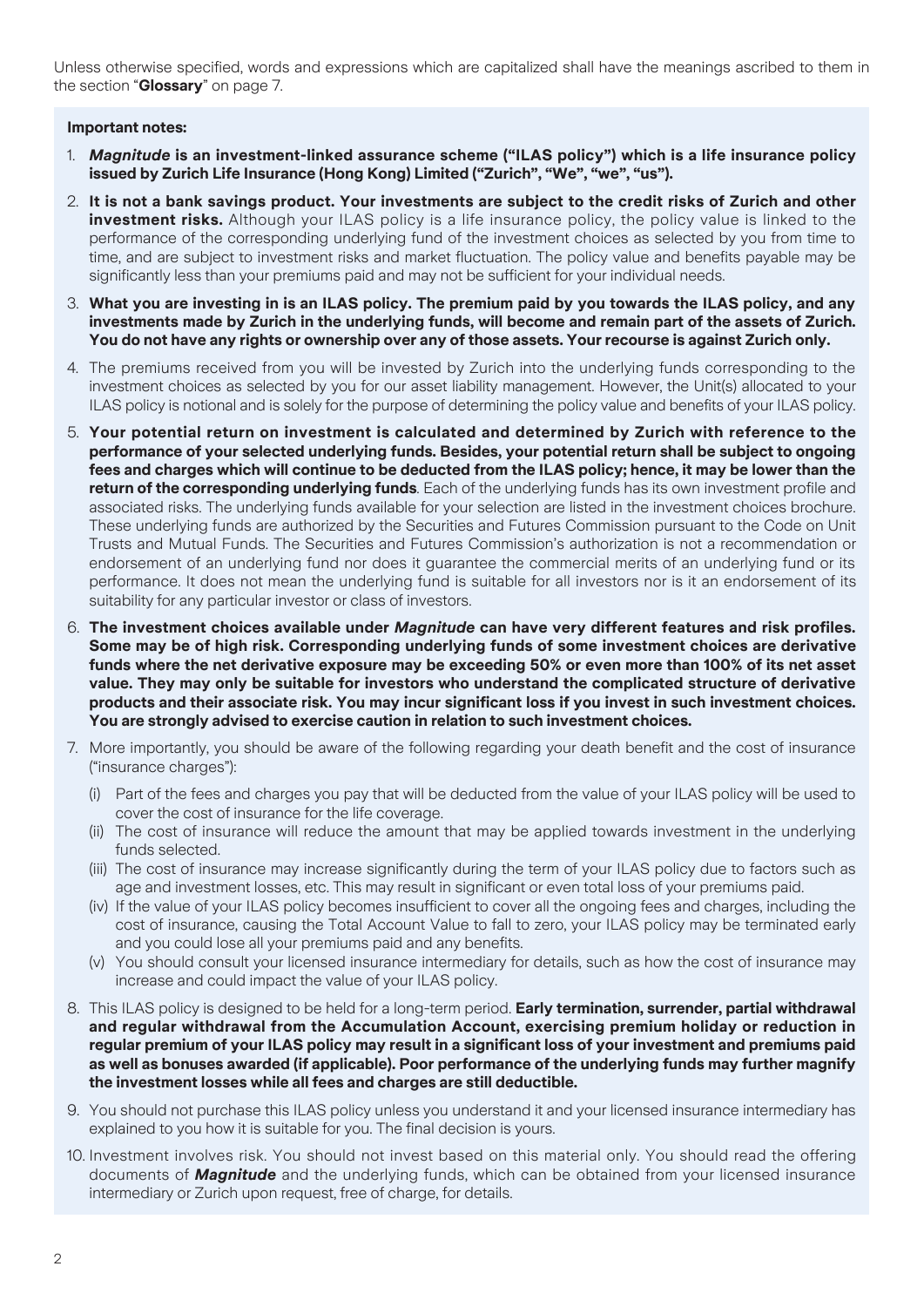*Magnitude* **is a regular premium investment-linked assurance scheme and the below outlines the key product features of** *Magnitude***. For details of** *Magnitude***, please read the offering documents of** *Magnitude***, which consist of product brochure, investment choices brochure and product key facts.**

*Magnitude* features at a glance:

- **Premium:** Based on the issue age of the policyholder and the life insured, you may select the premium payment term of 10/15/20/25 years. The premium payment term cannot be changed once your ILAS policy is issued. You can choose to pay your premium monthly, semi-annually or annually, and the minimum regular premium contribution is HKD 3,000/USD 400 per month, HKD 18,000/USD 2,400 per half year or HKD 36,000/USD 4,800 per year. **Once the regular premium is set by you, you are not allowed to change your regular premium amount during the Initial Contribution Period. Please refer to the section "D) Product features" – "Premium payment" in page 11 of the product brochure for details.**
- **Death benefit:** From the Policy Issue Date, upon the unfortunate death of the life insured while the ILAS policy is in force with no contingent life insured assigned during the policy term, we will pay the beneficiary(ies) the death benefit which is equivalent to the higher of (i) 105% of the Total Account Value; or (ii) 100% of the total premium paid by you, less any accumulated partial withdrawal amount(s) and/or regular withdrawal amount(s) that has/have been paid to you. **You should note that the death benefit is linked to the performance of the underlying funds corresponding to the investment choices you select from time to time, your death benefit is subject to investment risks and market fluctuations. Poor performance of the underlying funds, partial withdrawals, regular withdrawals, exercising premium holiday and fees and charges will reduce the death benefit amount, which may be significantly less than the total premiums paid and may not be sufficient for the needs of the beneficiary(ies). Please refer to the section "D) Product features" - "Death Benefit" in page 14 of the product brochure for details.**
- **• Initial Contribution Period:** The Initial Contribution Period (24/30/36/42 months from the Policy Date) will be determined according to your selected premium payment term. During Initial Contribution Period, you are not allowed to adjust the premium amount, make withdrawal and exercise premium holiday. **Moreover, the ILAS policy will be terminated if regular premium due during the Initial Contribution Period remain unpaid within the grace period of 30 calendar days after its due date. Please refer to the section "D) Product features" – "Initial Contribution Period" in page 9 of the product brochure for details.**
- **• Dual account structure:** *Magnitude* has a dual account structure (i.e. Initial Account and Accumulation Account) to record all regular premiums paid over the entire premium payment term. Payments of regular premium due during the Initial Contribution Period and any welcome bonus and loyalty bonus to be credited under the ILAS policy will be allocated to the Initial Account in the form of notional Units of investment choices, while those payments of regular premium due after the Initial Contribution Period will be allocated to the Accumulation Account in the form of notional Units of investment choices. **Please refer to the section "D) Product features" – "Premium payment" in page 11 of the product brochure for details.**
- **• Surrender:** You may request to surrender your ILAS policy at any time while the ILAS policy is in force. **There may be a surrender charge of up to 60% of the Initial Account Value (after any applicable welcome bonus clawback) and you may also lose your entitlement to the loyalty bonus upon surrender. For details, please refer to the section "D) Product features" – "Surrender" in page 27 of the product brochure.**
- **• Termination:** Your ILAS policy will be automatically terminated on the earliest of the following: (i) the death of the life insured with no contingent life insured assigned; (ii) the surrender of the ILAS policy; (iii) the maturity of the ILAS policy at the end of the 150th policy year; (iv) the lapsation of your ILAS policy due to premium due during the Initial Contribution Period remaining unpaid within the grace period of 30 calendar days after its due date; or (v) the lapsation of the ILAS policy due to the Total Account Value dropping to zero. **Please refer to the section "D) Product features" – "Termination" in page 28 of the product brochure for details.**
- **• Investment choices and switching:** We have made a number of investment choices available to *Magnitude* for your selection. You may switch the notional units in the investment choices held in the Initial Account or Accumulation Account, subject to minimum requirement for switching. **No switching across the Initial Account and Accumulation Account is allowed. Please refer to the section "F) Investment choices information" - "Change of future premium allocation instruction and switching" in page 38 of the product brochure for details.**
- **Bonus:** The following bonuses will be credited to the Initial Account:
	- Welcome bonus(es) You will receive welcome bonus upon our receipt of each regular premium due during the first policy year subject to certain terms and conditions. **The original amount of welcome bonus(es) will be claw backed under certain circumstances. Please refer to the sub-section "Welcome bonus(es)" under the section "D) Product features" – "Bonus" in page 17 of the product brochure for details.**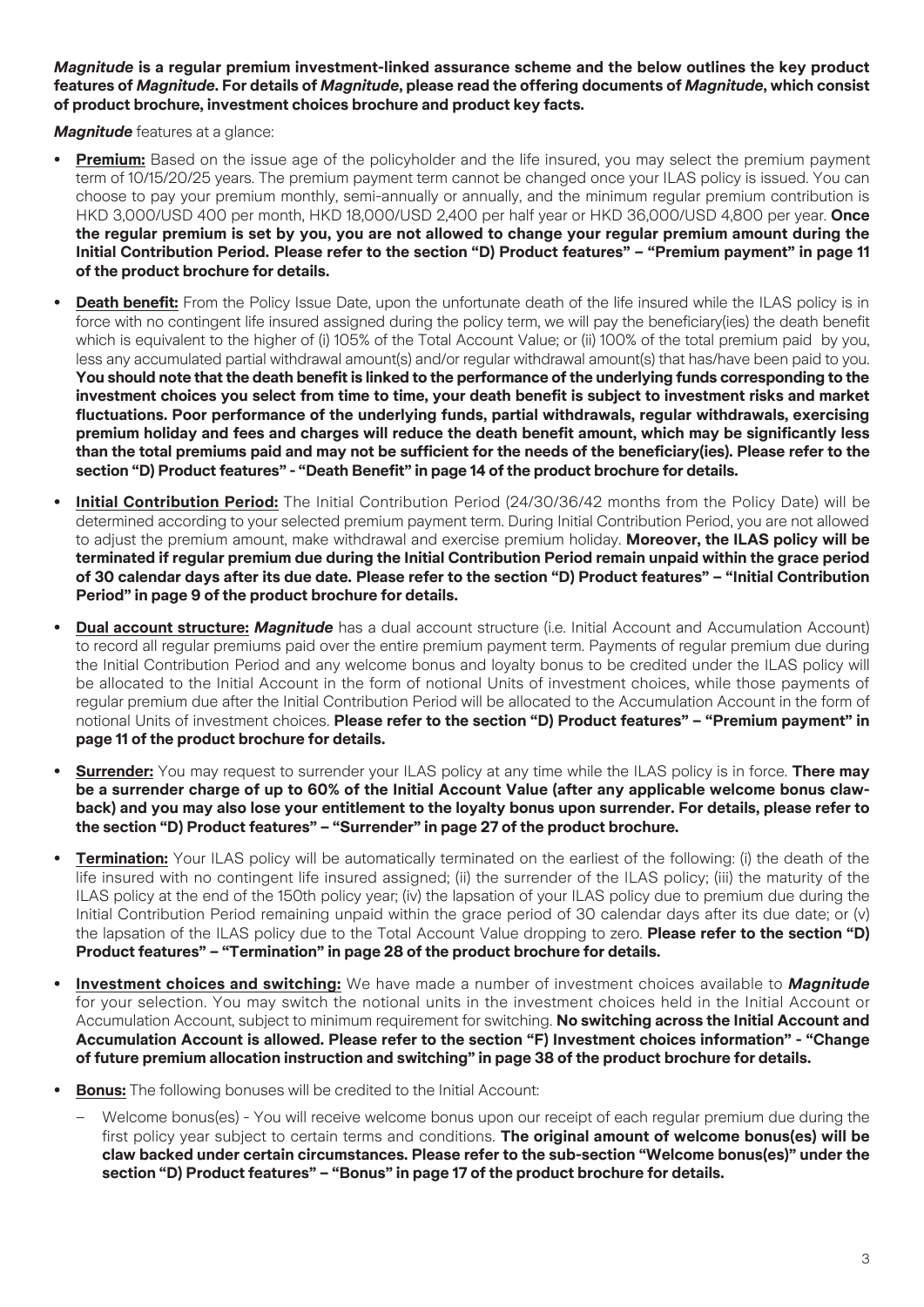– Loyalty bonus - You will be entitled for a loyalty bonus at the end of each of the 10th and 20th policy year, subject to certain terms and conditions. **For further details on the loyalty bonus entitlement, please refer to the sub-section "Loyalty bonuses" under the section "D) Product features" – "Bonus" in page 19 of the product brochure.**

 **The applicable welcome bonus rate and loyalty bonus rate does not represent the rate of return or performance of your investments. You should not participate in this ILAS policy if you solely rely on the bonus only and you should decide on the overall features and risks of** *Magnitude***. Please note that these bonuses will form part of the Initial Account Value and will be subject to applicable fees and charges as set out in the section "F) Summary of fees and charges" in page 31 of the product brochure of** *Magnitude***. For details, please refer to the section "D) Product features" – "Bonus" in page 17 of the product brochure for details.**

**• Fees and charges:** There are various charges, including expense recoupment charge, cost of insurance, administration charge and surrender charge, and underlying fund charges under *Magnitude*. **Please refer to the section "E) Summary of fees and charges" in page 31 of the product brochure for details of the investmentlinked assurance scheme charges.**

**Investment involves risk. You should refer to and read the offering documents of** *Magnitude* **including the product features of** *Magnitude***, fees and charges, the risk factors and the investment choices available under**  *Magnitude***. For details of the underlying funds corresponding to the investment choices, please refer to the offering documents of the underlying funds, which are available from us upon request, free of charge.**

## **Special offer for welcome bonus(es)**

If (i) you submitted satisfactory application document for *Magnitude* to us during the promotion period from September 1, 2021 to October 31, 2021 (both dates inclusive) (the "**Promotion Period**"); and (ii) the ILAS policy is issued by us successfully, you may enjoy the special offer for welcome bonus(es), subject to terms and conditions as set out on page 7. The calculation of the welcome bonus(es) will be based on the regular premium due in the first policy year and the promotional welcome bonus rate (the "**Promotion Rate**"), which shall replace the welcome bonus rate as set out in the product brochure (the "**Original Rate**") of *Magnitude*.

#### **Please note that:**

- **1. The welcome bonus credited will form part of the Initial Account Value and will be subject to applicable fees and charges of the Initial Account.**
- **2. In the event of policy cancellation within the cooling-off period, you will not be entitled to any welcome bonus.**
- **3. The original amount of welcome bonus credited to the Initial Account will be clawed back by us if (i) the ILAS policy is surrendered within the Welcome Bonus Claw-Back Period; (ii) the ILAS policy is lapsed due to any premium due within the Welcome Bonus Claw-Back Period is not fully paid within the grace period of 30 calendar days after its due date; or (iii) the life insured commits suicide in the first policy year with no contingent life insured assigned.**
- **4. Welcome bonus clawed back will be deducted from the Initial Account Value before (a) Surrender Value (under the scenarios of (i) and (ii) above); or (b) Total Account Value (under the scenario of (iii) above) is paid out. The welcome bonus claw-back will be the original amount of the welcome bonus credited without any adjustment on the investment gain or loss of the notional Units of investment choices allocated as regards the welcome bonus or any fees and charges imposed on these notional Units. Once the welcome bonus is clawed back, it will not be credited back to the ILAS policy. If the Initial Account Value is insufficient to deduct the original amount of the welcome bonus credited, the Initial Account Value will be clawed back by us until it drops to zero and you will not be required to pay any remaining welcome bonus claw-back to us.**
- **5. The below Original Rate and Promotion Rate do not represent the rate of return or performance of your**  *Magnitude* **policy.**
- **6. The welcome bonus calculated based on the Promotion Rate is a replacement of, and NOT in addition to, the original amount of welcome bonus calculated based on the Original Rate, which is the rate set out in the product brochure of** *Magnitude***.**

**For details, please refer to the sub-section "Welcome bonus(es)" under the section "D) Product features" – "Bonus" in page 17 and the section "E) Summary of fees and charges" in page 31 of the product brochure of**  *Magnitude***.**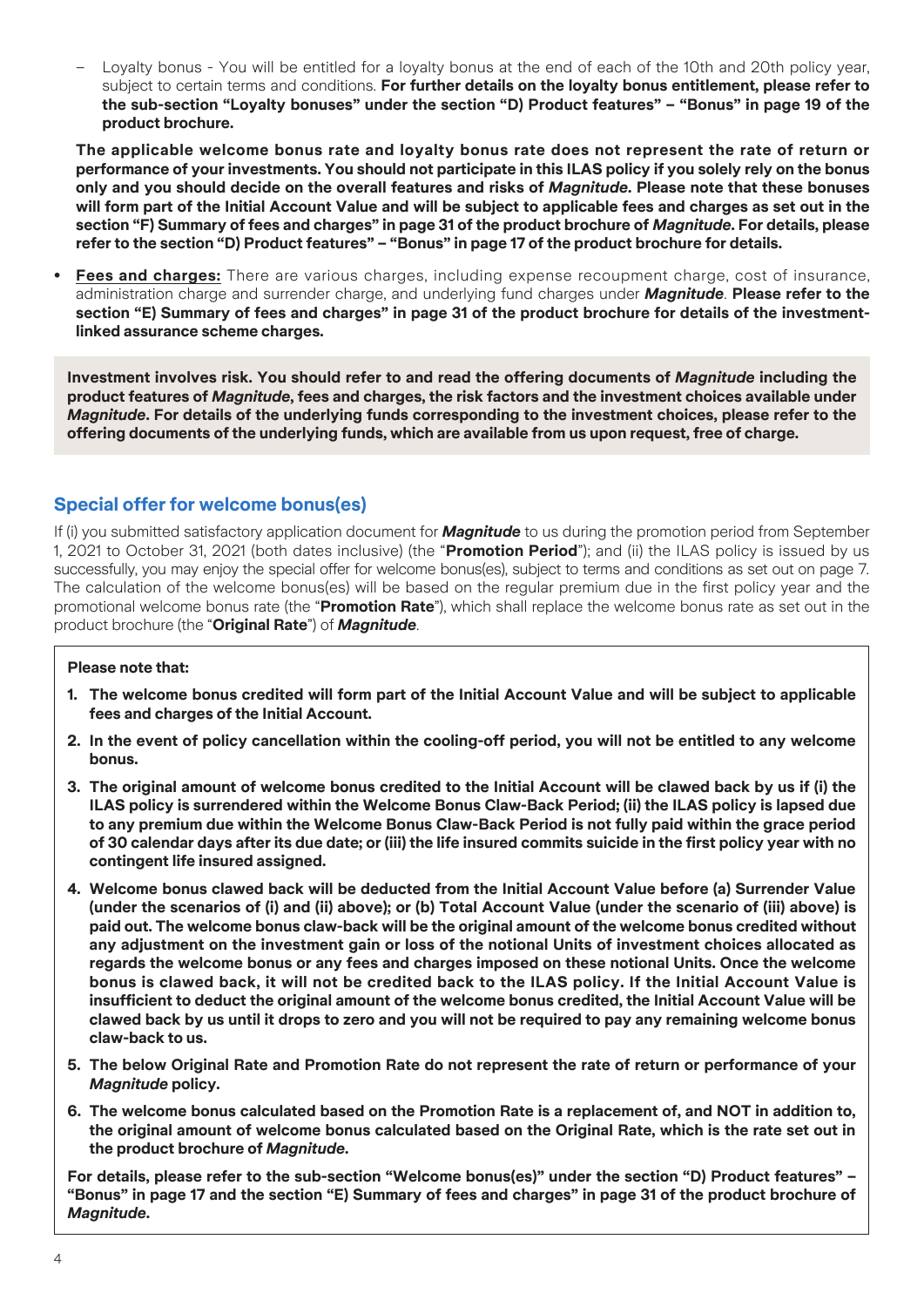The amount of welcome bonus payable is calculated as follows:

Welcome bonus = regular premium due in the first policy year X applicable welcome bonus rate

**Under this promotion, the calculation of welcome bonus will be based on the Promotion Rate, which replace the Original Rate as set out in the product brochure of** *Magnitude***. Therefore, the Original Rate will not be applicable under this promotion. The Promotion Rate will be determined by the initial annualized regular premium in the first policy year and the selected premium payment term as set out in the table below:**

| Initial annualized regular premium <sup>1</sup> |                   | <b>Promotion Rate</b>               |       |       |       |
|-------------------------------------------------|-------------------|-------------------------------------|-------|-------|-------|
| <b>Currency</b>                                 |                   | <b>Premium payment term (years)</b> |       |       |       |
| <b>HKD</b>                                      | <b>USD</b>        | 10                                  | 15    | 20    | 25    |
| $36,000 - 71,999$                               | $4,800 - 8,999$   | 10.0%                               | 15.0% | 20.0% | 25.0% |
| 72,000 - 95,999                                 | $9,000 - 11,999$  | 15.0%                               | 22.5% | 30.0% | 37.5% |
| $96,000 - 191,999$                              | $12,000 - 23,999$ | 20.0%                               | 30.0% | 40.0% | 50.0% |
| 192,000 - 307,199                               | $24,000 - 38,399$ | 25.0%                               | 37.5% | 50.0% | 62.5% |
| 307,200 or above                                | 38,400 or above   | 30.0%                               | 45.0% | 60.0% | 75.0% |

The Original Rate are set out in the table below for comparison:

| Initial annualized regular premium <sup>1</sup> |                   | <b>Original Rate</b>                |       |       |       |
|-------------------------------------------------|-------------------|-------------------------------------|-------|-------|-------|
| <b>Currency</b>                                 |                   | <b>Premium payment term (years)</b> |       |       |       |
| <b>HKD</b>                                      | <b>USD</b>        | 10                                  | 15    | 20    | 25    |
| $72,000 - 95,999$                               | $9,000 - 11,999$  | 5.0%                                | 7.5%  | 10.0% | 12.5% |
| $96,000 - 191,999$                              | $12,000 - 23,999$ | 10.0%                               | 15.0% | 20.0% | 25.0% |
| 192,000 - 307,199                               | $24,000 - 38,399$ | 15.0%                               | 22.5% | 30.0% | 37.5% |
| 307,200 or above                                | 38,400 or above   | 20.0%                               | 30.0% | 40.0% | 50.0% |

1 Initial annualized regular premium equals to monthly premium as at the Policy Date multiplied by 12 (if the premium payment frequency is monthly), semi-annual premium as at the Policy Date multiplied by two (if the premium payment frequency is semi-annually), or annual premium as at the Policy Date (if the premium payment frequency is annually).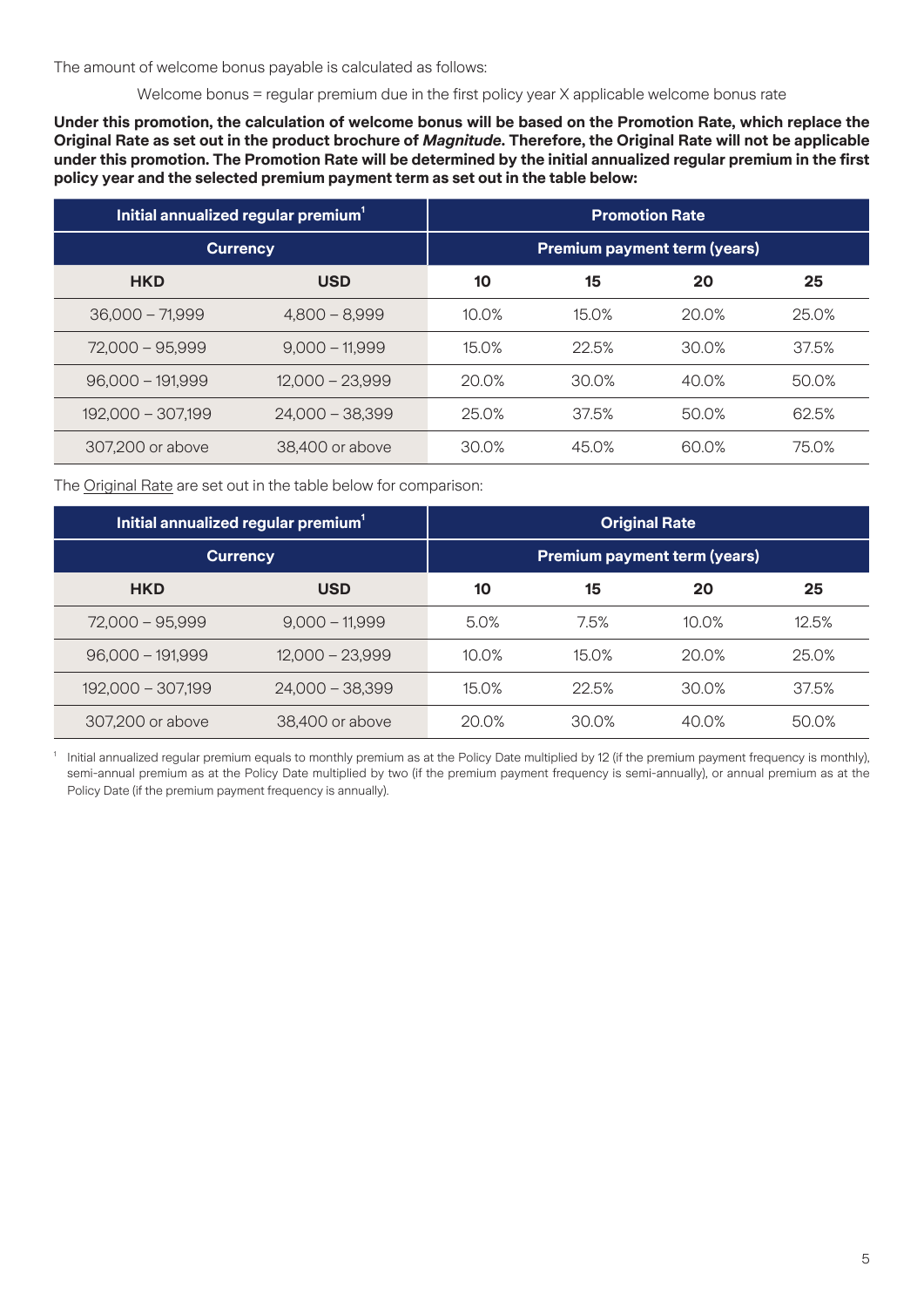### **Illustrative example for the calculation of the welcome bonus based on the Promotion Rate and welcome bonus claw-back**

*(The example is hypothetical and is for illustrative purpose only.)*

Mr. Lee purchases a *Magnitude* policy with a monthly regular premium of HKD 15,000 and a premium payment term of 20 years.

| <b>Monthly regular premium</b>                                                                 | <b>HKD 15,000</b>                                                                                    |
|------------------------------------------------------------------------------------------------|------------------------------------------------------------------------------------------------------|
| Initial annualized regular premium                                                             | $=$ monthly regular premium $\times$ 12<br>$=$ HKD 15,000 X 12<br>$=$ HKD 180,000                    |
| Applicable welcome bonus rate under this<br>promotion (i.e., the Promotion Rate)               | 40.0%                                                                                                |
| Welcome bonus payable upon each<br>monthly regular premium payment in the<br>first policy year | = monthly regular premium X applicable welcome bonus rate<br>$=$ HKD 15,000 X 40.0%<br>$=$ HKD 6,000 |
| <b>Welcome Bonus Claw-Back Period</b>                                                          | 36 months                                                                                            |

**Case 1:** *Mr. Lee has paid all regular premiums in the first policy year as scheduled.*

Total welcome bonuses payable under the ILAS policy in the first policy year

 $=$  HKD 6,000  $\times$  12

 $=$  HKD 72,000

#### **Case 2:** *Mr. Lee stops paying monthly regular premium starting from the 10th policy month (i.e., Mr. Lee has paid nine monthly premiums in full and on time).*

 Mr. Lee's ILAS policy will be terminated after the end of the grace period of 30 calendar days of the due date of the 10th monthly premium, which is within the Welcome Bonus Claw-Back Period (36 months). The total original amount of all the welcome bonuses paid during the first nine policy months will be clawed back from the Initial Account.

The total original amount of welcome bonuses to be clawed back

= Total amount of welcome bonuses previously paid to Mr. Lee

 $=$  HKD 6,000 X 9

 $=$  HKD 54,000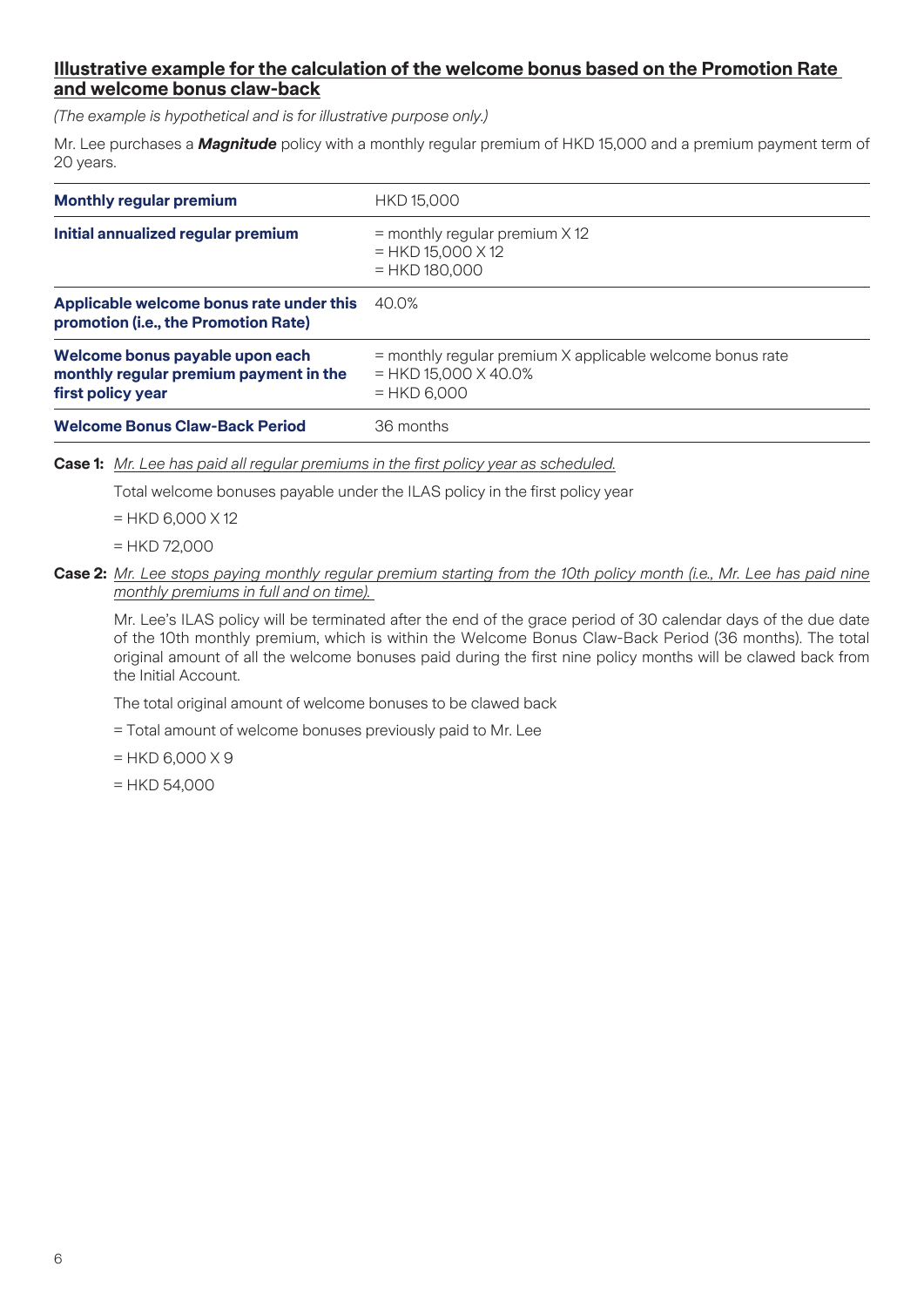**Terms and conditions for the special offer for welcome bonus(es)**

- **1. You will receive welcome bonus upon our receipt of each regular premium due during the first policy year provided that (i) your initial annualized regular premium is at least HKD 36,000/USD 4,800; and (ii) you pay each regular premium in full on or before its due date.**
- **2. This promotion is offered by Zurich. To be eligible for the special offer for welcome bonus(es), you need to submit satisfactory application document for** *Magnitude* **during the Promotion Period to us and the ILAS policy is issued by us successfully.**
- **3. Welcome bonus(es) will be credited to the Initial Account as soon as practicable by allocating additional notional Units of investment choices according to your latest premium allocation instruction at the Offer Price on the next Working Day following (i) the Policy Issue Date (for the first welcome bonus) subject to our approval and any underwriting requirements; and (ii) the date of receipt of the subsequent premium due within the first policy year (for the subsequent welcome bonus(es), if any) upon our approval.**
- **4. The number of notional Units to be allocated to the Initial Account for the welcome bonus(es) credited in the ILAS policy is rounded to the nearest three decimal places. Any remaining balance after such rounding will be absorbed by Zurich.**
- **5. In any circumstances, the welcome bonus(es) are not transferable and are not convertible to cash.**
- **6. If you apply for more than one** *Magnitude* **policies within the Promotion Period, we will not determine the Promotion Rate based on the aggregate initial annualized regular premium of such policies. The Promotion Rate is determined separately for each ILAS policy based on the respective initial annualized regular premium.**
- **7. Zurich reserves the right to cancel this promotion or amend the terms and conditions of this promotion at any time without prior written notice to you. For the avoidance of doubt, if the application is submitted before the cancellation of this promotion or amendment of the terms and conditions, you will still be entitled to this special offer for welcome bonus(es) prior to those changes.**
- **8. In the event of any dispute in relation to this document, Zurich reserves the right to make the final and conclusive decision.**

| <b>Term</b>                                 | <b>Meaning</b>                                                                                                                                                                                                                                                                                                                                                 |
|---------------------------------------------|----------------------------------------------------------------------------------------------------------------------------------------------------------------------------------------------------------------------------------------------------------------------------------------------------------------------------------------------------------------|
| <b>Accumulation</b><br><b>Account</b>       | An account which is set up for book-keeping purpose to record the notional Unit(s) of<br>investment choice(s) allocated in respect of the receipt of regular premium due after the<br>Initial Contribution Period during the premium payment term under the ILAS policy.                                                                                       |
| <b>Accumulation</b><br><b>Account Value</b> | The value of the Accumulation Account is the total value of all investment choice(s)<br>notionally allocated to the Accumulation Account. The value of each investment choice is<br>equal to the number of notional Unit(s) of investment choice(s) held in the Accumulation<br>Account multiplied by the respective Bid Price(s) of the investment choice(s). |
| <b>Bid Price(s)</b>                         | Bid price(s) of investment choice(s) is/are the unit price(s) used to redeem notional Unit(s)<br>of investment choice(s) from the ILAS policy.                                                                                                                                                                                                                 |
| <b>Initial Account</b>                      | An account which is set up for book-keeping purpose to record the notional Unit(s) of<br>investment choice(s) allocated in respect of the receipt of regular premium due during<br>the Initial Contribution Period and any welcome bonus and loyalty bonus to be credited<br>under the ILAS policy.                                                            |
| <b>Initial Account Value</b>                | The value of the Initial Account is the total value of all investment choice(s) notionally<br>allocated to the Initial Account. The value of each investment choice is equal to the<br>number of notional Unit(s) of investment choice(s) held in the Initial Account multiplied by<br>the respective Bid Price(s) of the investment choice(s).                |

## **Glossary**

Unless otherwise stated, terms in this document which are capitalized shall have the meanings set out below: